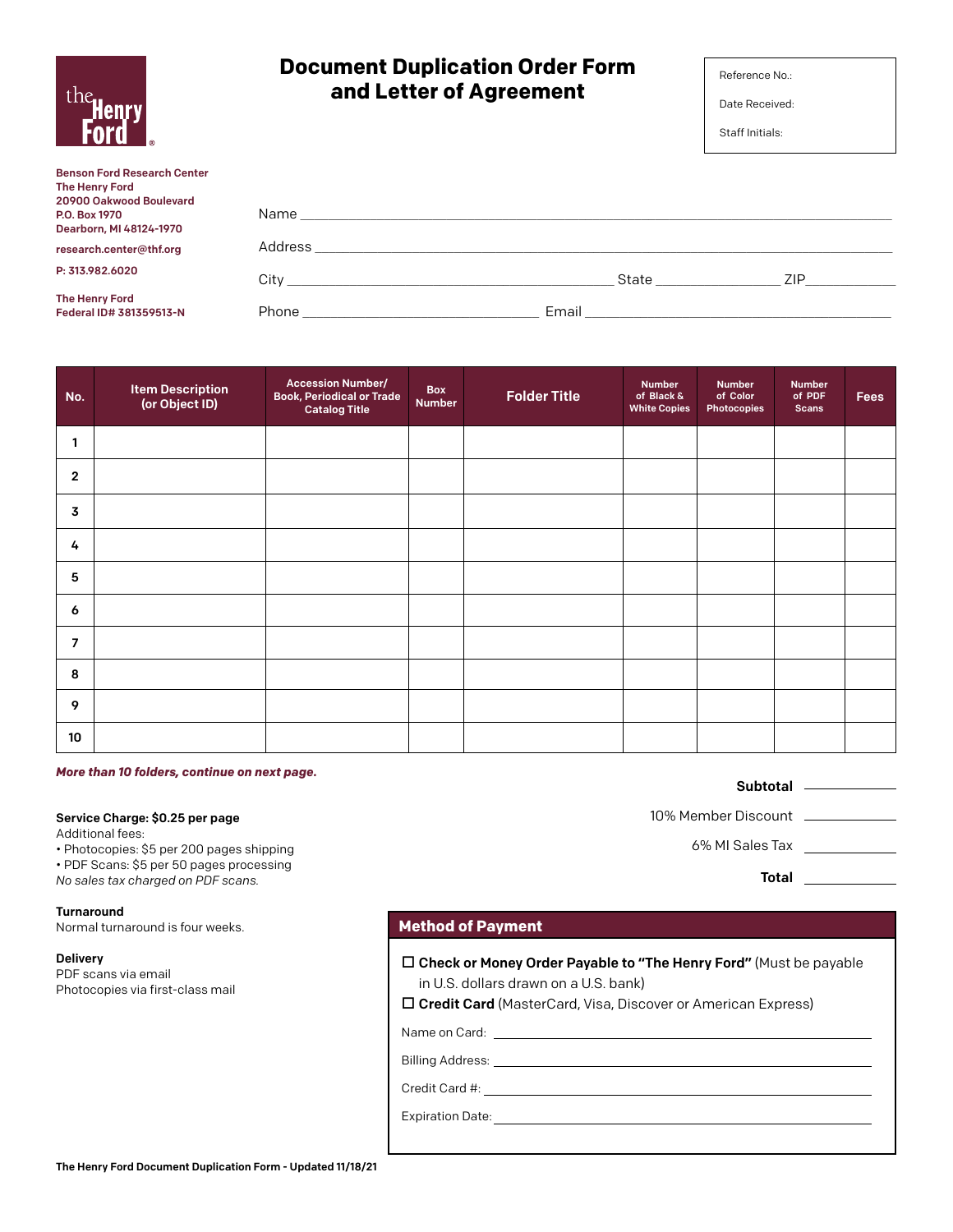

# **Document Duplication Order Form and Letter of Agreement**

Reference No.:

Date Received:

Staff Initials:

| No.        | <b>Item Description</b><br>(or Object ID) | <b>Accession Number/</b><br><b>Book, Periodical or Trade</b><br><b>Catalog Title</b> | <b>Box</b><br>Number | <b>Folder Title</b> | <b>Number</b><br>of Black &<br><b>White Copies</b> | Number<br>of Color<br>Photocopies | <b>Number</b><br>of $PDF$<br><b>Scans</b> | Fees |
|------------|-------------------------------------------|--------------------------------------------------------------------------------------|----------------------|---------------------|----------------------------------------------------|-----------------------------------|-------------------------------------------|------|
| 11         |                                           |                                                                                      |                      |                     |                                                    |                                   |                                           |      |
| 12         |                                           |                                                                                      |                      |                     |                                                    |                                   |                                           |      |
| $13\,$     |                                           |                                                                                      |                      |                     |                                                    |                                   |                                           |      |
| 14         |                                           |                                                                                      |                      |                     |                                                    |                                   |                                           |      |
| 15         |                                           |                                                                                      |                      |                     |                                                    |                                   |                                           |      |
| $16\,$     |                                           |                                                                                      |                      |                     |                                                    |                                   |                                           |      |
| $17\,$     |                                           |                                                                                      |                      |                     |                                                    |                                   |                                           |      |
| ${\bf 18}$ |                                           |                                                                                      |                      |                     |                                                    |                                   |                                           |      |
| $19\,$     |                                           |                                                                                      |                      |                     |                                                    |                                   |                                           |      |
| ${\bf 20}$ |                                           |                                                                                      |                      |                     |                                                    |                                   |                                           |      |
| ${\bf 21}$ |                                           |                                                                                      |                      |                     |                                                    |                                   |                                           |      |
| ${\bf 22}$ |                                           |                                                                                      |                      |                     |                                                    |                                   |                                           |      |
| 23         |                                           |                                                                                      |                      |                     |                                                    |                                   |                                           |      |
| 24         |                                           |                                                                                      |                      |                     |                                                    |                                   |                                           |      |
| 25         |                                           |                                                                                      |                      |                     |                                                    |                                   |                                           |      |
| 26         |                                           |                                                                                      |                      |                     |                                                    |                                   |                                           |      |
| ${\bf 27}$ |                                           |                                                                                      |                      |                     |                                                    |                                   |                                           |      |
| 28         |                                           |                                                                                      |                      |                     |                                                    |                                   |                                           |      |
| 29         |                                           |                                                                                      |                      |                     |                                                    |                                   |                                           |      |
| 30         |                                           |                                                                                      |                      |                     |                                                    |                                   |                                           |      |
| ${\bf 31}$ |                                           |                                                                                      |                      |                     |                                                    |                                   |                                           |      |
| ${\bf 32}$ |                                           |                                                                                      |                      |                     |                                                    |                                   |                                           |      |
| 33         |                                           |                                                                                      |                      |                     |                                                    |                                   |                                           |      |
| 34         |                                           |                                                                                      |                      |                     |                                                    |                                   |                                           |      |
| ${\bf 35}$ |                                           |                                                                                      |                      |                     |                                                    |                                   |                                           |      |

### Subtotal

10% Member Discount

6% MI Sales Tax

Total